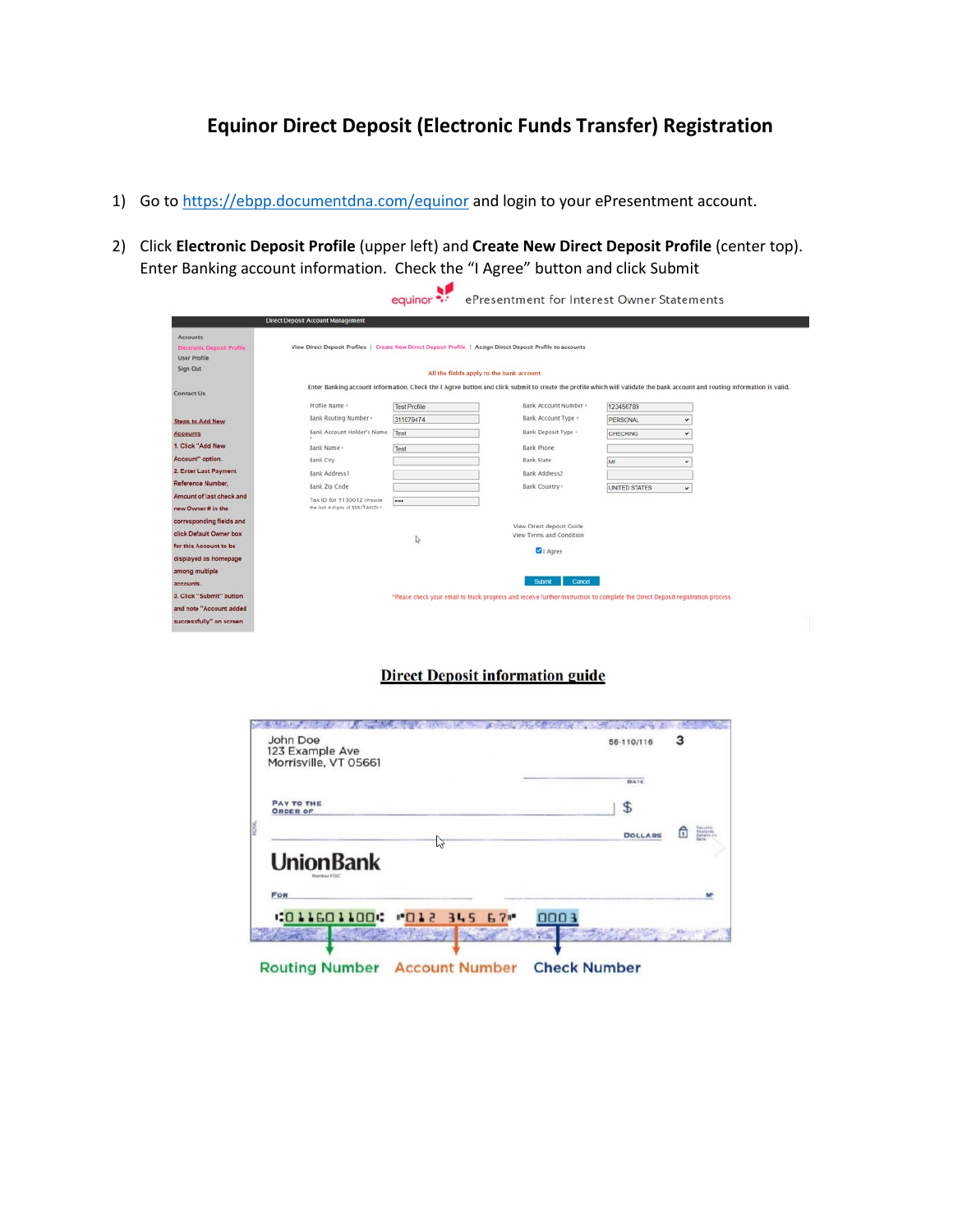3) If the request was successfully submitted you should see the notification below in ePresentment as well as an email letting you know that we are now awaiting bank verification before moving forward. *Stop here and Sign Out of ePresentment.* It will take up to 5 days for a response from the bank.

|                                                                                                |                                                                                                                                                                             | equinor                                  |   | ePresentment for Interest Owner Statements                                                                                                                                |                      |                      |                                                                                                                                                                                         |
|------------------------------------------------------------------------------------------------|-----------------------------------------------------------------------------------------------------------------------------------------------------------------------------|------------------------------------------|---|---------------------------------------------------------------------------------------------------------------------------------------------------------------------------|----------------------|----------------------|-----------------------------------------------------------------------------------------------------------------------------------------------------------------------------------------|
|                                                                                                | <b>Direct Deposit Account Management</b>                                                                                                                                    |                                          |   |                                                                                                                                                                           |                      |                      |                                                                                                                                                                                         |
| <b>Accounts</b><br><b>Electronic Deposit Profile</b><br><b>User Profile</b><br><b>Sign Out</b> | View Direct Deposit Profiles   Create New Direct Deposit Profile   Assign Direct Deposit Profile to accounts<br>Feel free to Sign Out now if no other business is required. |                                          |   |                                                                                                                                                                           |                      |                      | The Direct Deposit Profile has been created, Information has been submitted and awaiting verification by your bank. You will be notified on next steps by email within 5 business days. |
| <b>Contact Us</b>                                                                              |                                                                                                                                                                             | All the fields apply to the bank account |   | Enter Banking account information. Check the I Agree button and click submit to create the profile which will validate the bank account and routing information is valid. |                      |                      |                                                                                                                                                                                         |
| <b>Steps to Add New</b>                                                                        | Profile Name +                                                                                                                                                              |                                          |   | <b>Bank Account Number +</b>                                                                                                                                              |                      |                      |                                                                                                                                                                                         |
| <b>Accounts</b>                                                                                | <b>Bank Routing Number *</b>                                                                                                                                                |                                          |   | Bank Account Type +                                                                                                                                                       | -Select-             | $\ddot{\phantom{0}}$ |                                                                                                                                                                                         |
| 1. Click "Add New                                                                              | <b>Bank Account Holder's Name</b>                                                                                                                                           |                                          |   | Bank Deposit Type +                                                                                                                                                       | -Select-             | $\checkmark$         |                                                                                                                                                                                         |
| Account" option.                                                                               | Bank Name +                                                                                                                                                                 |                                          |   | <b>Bank Phone</b>                                                                                                                                                         |                      |                      |                                                                                                                                                                                         |
| 2. Enter Last Payment                                                                          | <b>Bank City</b>                                                                                                                                                            |                                          |   | <b>Bank State</b>                                                                                                                                                         | -Select--            | $\checkmark$         |                                                                                                                                                                                         |
| Reference Number.                                                                              | <b>Bank Address1</b>                                                                                                                                                        |                                          |   | <b>Bank Address2</b>                                                                                                                                                      |                      |                      |                                                                                                                                                                                         |
| Amount of last check and                                                                       | <b>Bank Zip Code</b>                                                                                                                                                        |                                          |   | <b>Bank Country</b> *                                                                                                                                                     | <b>UNITED STATES</b> | $\checkmark$         |                                                                                                                                                                                         |
| new Owner # in the<br>corresponding fields and                                                 | Tax ID for 9130012 (Provide<br>the last 4 digits of SSN/TAXID) *                                                                                                            |                                          |   |                                                                                                                                                                           |                      |                      |                                                                                                                                                                                         |
| click Default Owner box                                                                        |                                                                                                                                                                             |                                          |   |                                                                                                                                                                           |                      |                      |                                                                                                                                                                                         |
| for this Account to be                                                                         |                                                                                                                                                                             |                                          | ₽ | <b>View Direct deposit Guide</b><br><b>View Terms and Condition</b>                                                                                                       |                      |                      |                                                                                                                                                                                         |
| displayed as homepage                                                                          |                                                                                                                                                                             |                                          |   |                                                                                                                                                                           |                      |                      |                                                                                                                                                                                         |
| among multiple                                                                                 |                                                                                                                                                                             |                                          |   | $\Box$ I Agree                                                                                                                                                            |                      |                      |                                                                                                                                                                                         |
| accounts.                                                                                      |                                                                                                                                                                             |                                          |   |                                                                                                                                                                           |                      |                      |                                                                                                                                                                                         |
| 3. Click "Submit" button                                                                       |                                                                                                                                                                             |                                          |   | Cancel<br>Submit                                                                                                                                                          |                      |                      |                                                                                                                                                                                         |
| and note "Account added                                                                        |                                                                                                                                                                             |                                          |   | *Please check your email to track progress and receive further instruction to complete the Direct Deposit registration process.                                           |                      |                      |                                                                                                                                                                                         |
| successfully" on screen                                                                        |                                                                                                                                                                             |                                          |   |                                                                                                                                                                           |                      |                      |                                                                                                                                                                                         |

- 4) Once your bank validates the account information, you will receive a new email asking to log into ePresentment<https://ebpp.documentdna.com/equinor> and navigate to the **Electronic Deposit Profile** page.
- 5) Click **View Direct Deposit Profiles** (upper center left), then under **Actions** click either **"Verify"** to keep the profile created or **"Delete"** to remove it. Once verified, you will receive a new email confirming that the account was verified.

|                                                                                  |                                                                                                              |                     | equinor $\ddot{\cdot}$ . |                        |                            | ePresentment for Interest Owner Statements |                            |                         |              |              |
|----------------------------------------------------------------------------------|--------------------------------------------------------------------------------------------------------------|---------------------|--------------------------|------------------------|----------------------------|--------------------------------------------|----------------------------|-------------------------|--------------|--------------|
|                                                                                  | <b>Direct Deposit Account Management</b>                                                                     |                     |                          |                        |                            |                                            |                            |                         |              | New Tes      |
| <b>Accounts</b><br><b>Electronic Deposit Profile</b><br><b>User Profile</b>      | View Direct Deposit Profiles   Create New Direct Deposit Profile   Assign Direct Deposit Profile to accounts |                     |                          |                        |                            |                                            |                            |                         |              |              |
| Sign Out                                                                         | Actions                                                                                                      | Frofile Name        | <b>Bank Name</b>         | <b>Bank Routing No</b> | <b>Bank Account Number</b> | Bank Account Holder's Name                 | $\blacktriangleright$ Type | $\triangleright$ Status | Date Created | Date Updated |
| <b>Contact Us</b>                                                                | Delete<br>Verify                                                                                             | <b>Test Profile</b> | Test                     | 311079474              | <b>ANAL ANAL ANAL 6780</b> | Test                                       | <b>CHECKING</b>            | <b>ACH CONFIRMED</b>    | 01/13/2022   | 01/13/2022   |
| <b>Steps to Add New</b><br><b>Accounts</b><br><b>A COUNTAINS AND ALL COMPANY</b> |                                                                                                              |                     |                          | ↳                      |                            |                                            |                            |                         |              |              |

6) Click **Assign Direct Deposit Profile to accounts** (upper center)**.** Click **Edit** next to the owner number you want to assign to the Direct Deposit Profile.

Note: If you have multiple owner numbers there will be multiple lines.

|                                                                             |                                          | equinor ***  |                                                                                                              | ePresentment for Interest |  |
|-----------------------------------------------------------------------------|------------------------------------------|--------------|--------------------------------------------------------------------------------------------------------------|---------------------------|--|
|                                                                             | <b>Direct Deposit Account Management</b> |              |                                                                                                              |                           |  |
| <b>Accounts</b><br><b>Electronic Deposit Profile</b><br><b>User Profile</b> |                                          |              | View Direct Deposit Profiles   Create New Direct Deposit Profile   Assign Direct Deposit Profile to accounts |                           |  |
| <b>Sign Out</b>                                                             | <b>Owner Number</b>                      | ▶ Owner Name | Direct Deposit Profile Name                                                                                  | <b>Update Date</b>        |  |
| <b>Contact Us</b>                                                           | Edit<br>B                                | <b>INC</b>   | <b>Test Profile</b>                                                                                          | 1/13/2022                 |  |